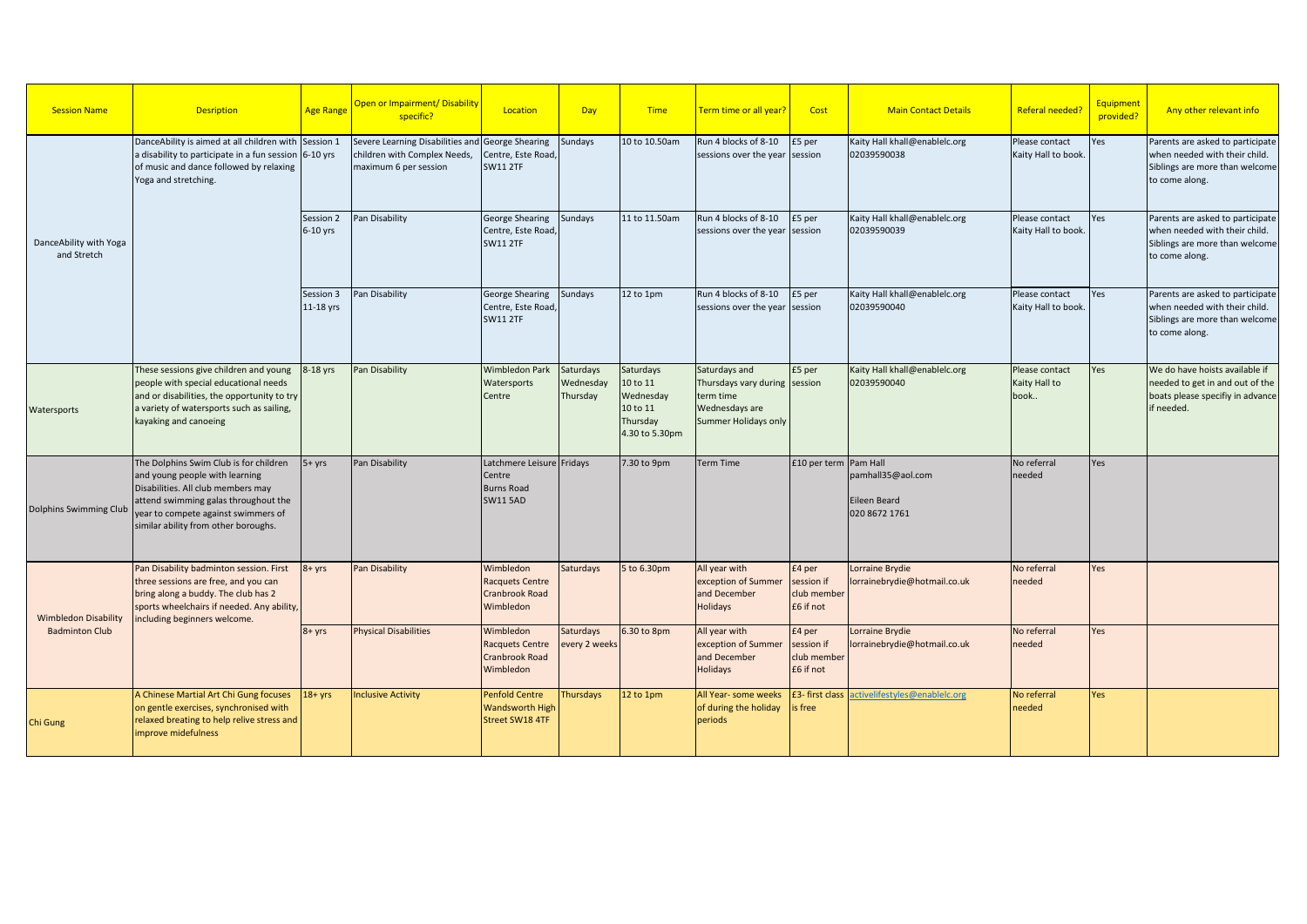| <b>Session Name</b>                                                   | <b>Desription</b>                                                                                                                                                                                                                                                                                                                                                          | <b>Age Range</b> | Open or Impairment/ Disability<br>specific?                                              | Location                                                                            | Day                                       | <b>Time</b>                                              | Term time or all year?                                          | Cost                                                 | <b>Main Contact Details</b>                                                                   | <b>Referal needed?</b>                                                                                                                         | Equipment<br>provided? | Any other relevant info                                                           |
|-----------------------------------------------------------------------|----------------------------------------------------------------------------------------------------------------------------------------------------------------------------------------------------------------------------------------------------------------------------------------------------------------------------------------------------------------------------|------------------|------------------------------------------------------------------------------------------|-------------------------------------------------------------------------------------|-------------------------------------------|----------------------------------------------------------|-----------------------------------------------------------------|------------------------------------------------------|-----------------------------------------------------------------------------------------------|------------------------------------------------------------------------------------------------------------------------------------------------|------------------------|-----------------------------------------------------------------------------------|
| <b>Wandsworth Amateur</b><br><b>Swimming Association</b>              | Swimming lessons for disabled children<br>of all abilities to learn to swim in a safe,<br>supportive environment with qualified<br>and friendly instructors. Swimmers are<br>given 30 minute sessions with 1:1<br>support if needed.                                                                                                                                       | $5-18$ yrs       | Pan Disability                                                                           | <b>Ernest Bevin</b><br>School SW17 7DF                                              | Saturdays                                 | 1.30 to 4pm                                              | <b>Term Time</b>                                                |                                                      | £65 per term William Collins<br>wblc11@hotmail.com<br>Cindy Hanegraaf<br>graafics1@icloud.com | Please contatact<br>William or Cindy<br>for more<br>information                                                                                | Yes                    |                                                                                   |
| FC Porto Football                                                     | FC Porto are a local Battersea football<br>club who have recently branched out to<br>develop a disability sector to their club.<br>The session is run by volunteers of the<br>club who are all enthusiastic and<br>passionate about growing the game in<br>Wandsworth                                                                                                      | $5 - 16$ yrs     | Pan Disability                                                                           | <b>Battersea Park</b><br>Millennium Arena                                           | Tuesdays                                  | 5pm to 6pm                                               | <b>Term Time</b>                                                | Free                                                 | Josh Lino DeCosta<br>enquiryfcpld@hotmail.com<br>07734050261                                  | No referral<br>needed                                                                                                                          | Yes                    |                                                                                   |
| <b>London Recumbents</b>                                              | At London Recumbents in Battersea Park 3 - 18 yrs<br>you can hire a range of modified cycles<br>including trikes, side by side bikes,<br>wheelchair bikes, tandems and more.<br>Anyone with a WAND card can get free<br>hire for 1 hour and one parent, carer or<br>friend.                                                                                                |                  | Pan Disability                                                                           | <b>Battersea Park</b>                                                               | Weekends<br>and School<br><b>Holidays</b> | 1 to 4.30pm<br>or 1 hour before<br>dusk during<br>winter | Weekends and<br>Schools Holidays                                | Free                                                 | nfo@londonrecumbents.com                                                                      | Must have a valid Yes<br><b>Wand Card</b>                                                                                                      |                        | With the Wand card you can<br>get free parking in the Park.                       |
| <b>Girls Win</b>                                                      | Girls Win uses sport to help young<br>women $16 - 25$ with a disability set<br>short, medium and long-term goals. It<br>empowers young women to think more<br>positively about their future, how goal<br>setting can develop their prospects for<br>the future and engages young women in<br>activities that keep the body and mind<br>healthy to adopt a growth mind-set. | 15 - 25yrs       | Pan Disability - FEMALE ONLY                                                             | <b>George Shearing</b><br>Centre, Este Road,<br><b>SW11 2TF</b>                     | Tuesdays                                  | 4.15 to 5.15pm                                           | <b>Term time</b>                                                | FREE                                                 | <b>Maddy Ford</b><br>maddyford@changefdn.org.uk<br>07824589443                                | Please contact<br>Maddy Ford to<br>ioin                                                                                                        | Yes                    | Other free opportunities<br>include trips, residentials, work<br>experience, etc. |
| <b>Disability Sports Coach</b><br><b>Community Club</b><br>Wandsworth | Our Community Clubs are award-<br>winning, weekly multi-sports activities<br>for all disabled people aged 8 years and<br>over.                                                                                                                                                                                                                                             |                  | 8yrs - 88yrs Pan-Disability                                                              | Caius House<br><b>Youth Centre,</b><br>Battersea,<br>Wandsworth,<br><b>SW11 3RL</b> | <b>Tuesdays</b>                           | 4.30 to 6pm                                              | Term time                                                       | £3 per<br>session<br>(£1.50 for<br><b>WAND card)</b> | Laura Abrahams<br>Laura@disabilitysportscoach.co.uk<br>07508 044 435                          | <b>Can Register</b><br>online<br>https://disabilitys<br>portscoach.co.uk/<br>community-<br>clubs/club-<br>wandsworth/ or<br>turn up on the day | Yes                    | Parents/Carers are asked to<br>support when needed with<br>their child/client     |
| Family fitness/<br>Kickboxing                                         | A inclusive fitness class aimed at children $6+$ yrs<br>and adults who would like to improve<br>their overall fitness levels and learn self<br>defence.                                                                                                                                                                                                                    |                  | Children and adults with a 30+<br><b>BMI, Phyisical disabilities,</b><br>Type2 diabetes. | Newlands Hall.<br>226 Stroud<br>Crescent, Putney<br>Vale, SW15 3EP                  | <b>Tuesdays</b>                           | 6 to 7.30 pm                                             | Session run all year<br>round, exept 6 week<br>school holidays. | £6 per<br>session. First<br>session free             | lark 07732837777<br>ightsgym@yahoo.co.uk                                                      | Please text or call   Yes<br>to book a place,<br>first class is free.                                                                          |                        | Parents can participate, but<br>may leave their children in our<br>care.          |
|                                                                       | Coached session for boys 12+                                                                                                                                                                                                                                                                                                                                               | $12+yrs$         | Interemediate level                                                                      | Caius House<br><b>Youth Centre</b>                                                  | Monday                                    | 6 to 7.30 pm                                             | All year                                                        | £8                                                   | Cisel Ormanci littlegiantsvc@gmail.com<br>07896345315                                         |                                                                                                                                                | All provided           |                                                                                   |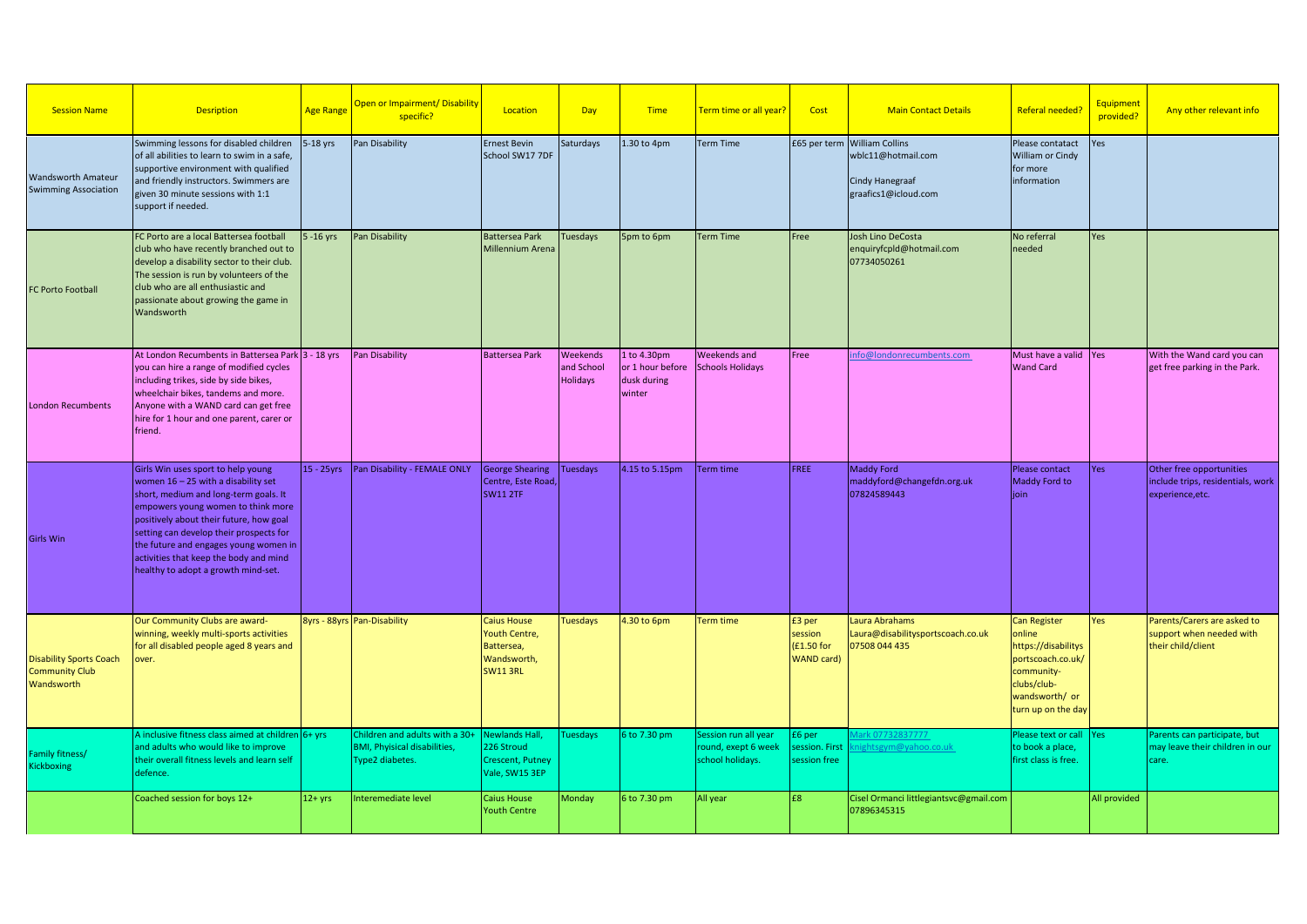| <b>Session Name</b>                                               | <b>Desription</b>                                                                                                                                                                          | <b>Age Range</b> | <b>Open or Impairment/ Disability</b><br>specific?                                                                         | Location                                                                 | <b>Day</b> | <b>Time</b>                | Term time or all year?                                                                                                                      | Cost           | <b>Main Contact Details</b>                                                | Referal needed?                         | <b>Equipment</b><br>provided? | Any other relevant info                                           |
|-------------------------------------------------------------------|--------------------------------------------------------------------------------------------------------------------------------------------------------------------------------------------|------------------|----------------------------------------------------------------------------------------------------------------------------|--------------------------------------------------------------------------|------------|----------------------------|---------------------------------------------------------------------------------------------------------------------------------------------|----------------|----------------------------------------------------------------------------|-----------------------------------------|-------------------------------|-------------------------------------------------------------------|
|                                                                   | Coached sessionfor girls 12+                                                                                                                                                               | $12+yrs$         | Intermediate level                                                                                                         | <b>Caius House</b><br><b>Youth Centre</b>                                | Tuesday    | 6 to 8PM                   | All year                                                                                                                                    | E8             | Cisel Ormanci littlegiantsvc@gmail.com<br>07896345315                      |                                         | All provided                  |                                                                   |
| <b>Little Giants Volleyball</b>                                   | Open coached session                                                                                                                                                                       | 8-17 yrs         | <b>Beginners and intermediate</b><br>level                                                                                 | Caius House<br><b>Youth Centre</b>                                       | Wednseday  | 5.30 to 7pm                | All year                                                                                                                                    | £8             | Cisel Ormanci littlegiantsvc@gmail.com<br>07896345315                      |                                         | All provided                  |                                                                   |
|                                                                   | Only girls advanced level                                                                                                                                                                  | $12+vrs$         | Interemediate level                                                                                                        | Caius House<br><b>Youth Centre</b>                                       | Saturday   | 10 to 11.30am              | All year                                                                                                                                    | £8             | Cisel Ormanci littlegiantsvc@gmail.com<br>07896345315                      |                                         | All provided                  |                                                                   |
|                                                                   | Only boys advanced level                                                                                                                                                                   | $12+yrs$         | Interemediate level                                                                                                        | <b>Caius House</b><br><b>Youth Centre</b>                                | Saturday   | 11.30am to 1pm All year    |                                                                                                                                             | E <sub>8</sub> | Cisel Ormanci littlegiantsvc@gmail.com<br>07896345315                      |                                         | All provided                  |                                                                   |
| <b>Lord's Taverners</b><br><b>Disability Cricket (Super</b>       | Learn the basics of cricket and get the<br>opportunity to participate in<br>tournaments                                                                                                    | $13-25$ yrs      | All disabililities are welcome<br>but there is no access to<br>wheelchair users as sessions<br>are held on the first floor | Gym1, Burntwood Mondays<br>School.<br>Burntwood Lane,<br><b>SW17 0AQ</b> |            | 4 to 5pm                   | School term<br><b>September to March</b>                                                                                                    | Free           | Alain Jason - alain@googlycricket.com<br>07775893650                       | Please contact<br>Alain to book.        | Yes                           |                                                                   |
| <b>Lord's Taverners</b><br><b>Disability Cricket (Super</b><br>1s | Learn the basics of cricket and get the<br>opportunity to participate in<br>tournaments                                                                                                    | $13-25$ yrs      | All disabililities are welcome                                                                                             | <b>Spencer Cricket</b><br>Club, Fieldview,<br>Earlsfield, SW18<br>3HF.   | Mondays    | 4 to 5pm                   | School term April to<br>July.                                                                                                               | Free           | Alain Jason - alain@googlycricket.com<br>07775893650                       | <b>Please contact</b><br>Alain to book. | <b>Yes</b>                    |                                                                   |
| <b>Down's Syndrome</b><br>Cricket                                 | Learn the basics of cricket                                                                                                                                                                | Open age         | For people with Down's<br><b>Syndrome</b>                                                                                  | <b>Spencer Cricket</b><br>Club, Fieldview,<br>Earlsfield, SW18<br>3HF.   | Mondays    | $5$ to 6pm                 | <b>School term April to</b><br>July.                                                                                                        | Free           | Emma O'Connor<br>emma.oconnor@downs-<br>syndrome.org.uk<br>0333 1212 300   | <b>Please contact</b><br>Emma to book.  | Yes                           | Parents are asked to participate<br>when needed with their child. |
| Junior Inclusive Cricket                                          | Learn the basics of cricket                                                                                                                                                                | $5-12$ yrs       | <b>Pan Disability</b>                                                                                                      | <b>Spencer Cricket</b><br>Club, Fieldview,<br>Earlsfield, SW18<br>3HF.   | Fridays    | 4.30 to 5.30pm             | School term April to<br>July.                                                                                                               | Free           | Alain Jason - alain@googlycricket.com<br>07775893650                       | Please contact<br>Alain to book on.     | Yes                           | Parents are asked to participate<br>when needed with their child. |
| Love to Move                                                      | Fun, age and dementia friendly seated<br>chair activity to music. Benefits thoughs<br>with cognitive impairment or for the<br>older generation who just want to be<br>able to move better. | 25yrs+           | Any ability                                                                                                                | <b>Tooting Leisure</b><br>Centre                                         | Thursday   | 11.30am to<br>12.30pm      | Every week excluding FREE<br>major holiday periods,<br><b>Easter and Christmas</b><br>and some summer<br>holiday. Details on<br>our website |                | Mary L. Wright<br>marylouisewright@btinternet.com<br>Mobile: 07703 599 558 | <b>No</b>                               | Yes                           |                                                                   |
| <b>Parent and Toddler</b>                                         | Parent and Toddler sessions cater for<br>children from walking up to 3 years old.<br>We are an inclusive class and ask that<br>parents and/or carers join in with their<br>toddler         | to 3yrs          | Walking up Any ability                                                                                                     | <b>Tooting Leisure</b><br>Centre                                         | Thursday   | 2 to 2.45pm<br>3 to 3.45pm | Every week excluding<br>major holiday periods,<br><b>Easter and Christmas</b><br>and some summer<br>holiday. Details on<br>our website      |                | Mary L. Wright<br>marylouisewright@btinternet.com<br>Mobile: 07703 599 558 | <b>No</b>                               | Yes                           |                                                                   |